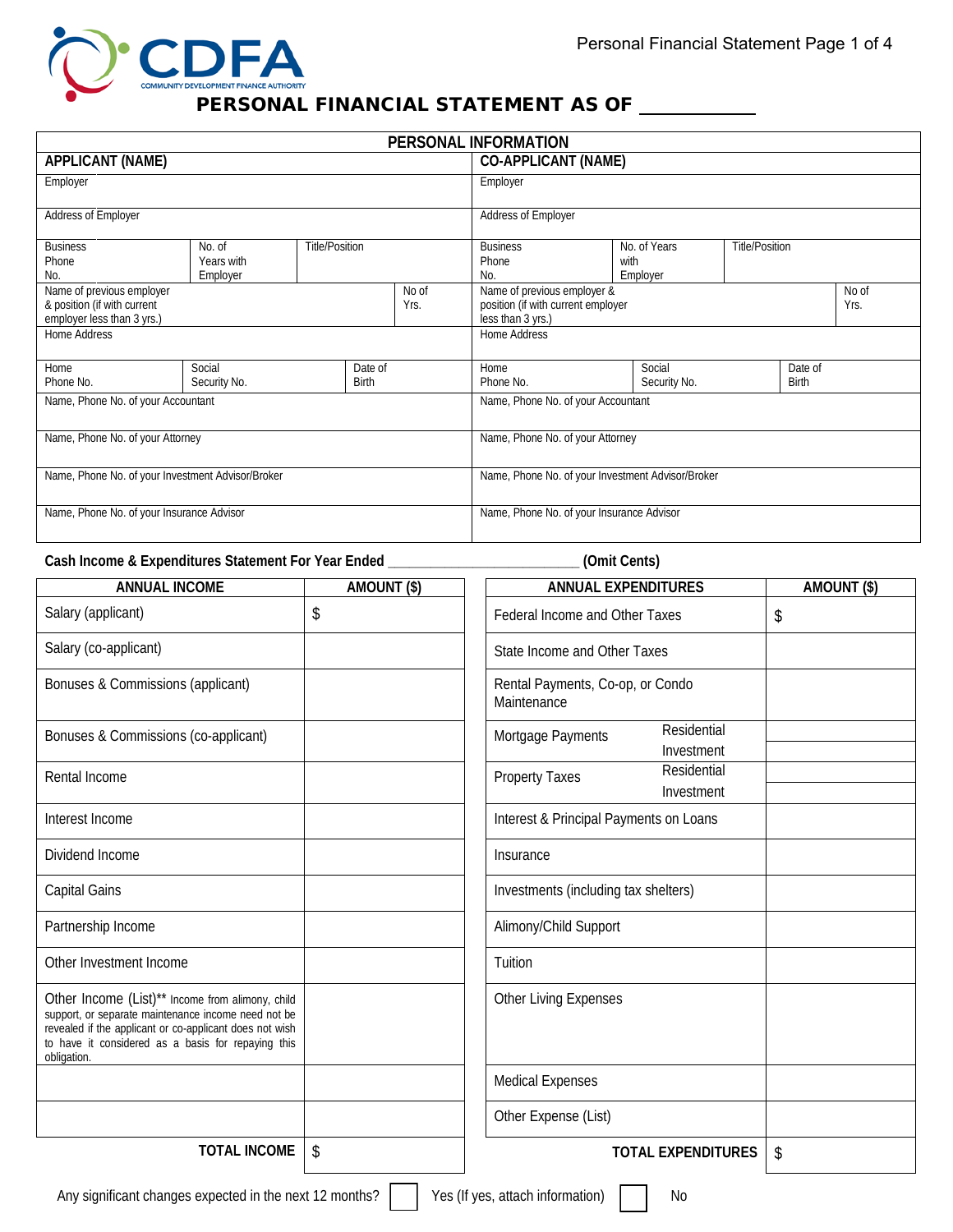| <b>ASSETS</b>                                          | AMOUNT (\$) | <b>LIABILITIES</b>                        | AMOUNT (\$) |
|--------------------------------------------------------|-------------|-------------------------------------------|-------------|
| Cash in this Bank (including money market accounts,    | \$          |                                           |             |
| CD's)                                                  |             |                                           |             |
| Cash in Other Financial Institutions (List) (including |             |                                           |             |
| money market accounts, CD's)                           |             | Notes Payable to this Bank                |             |
|                                                        |             | Secured                                   | \$          |
|                                                        |             | Unsecured                                 |             |
|                                                        |             | Notes Payable to Others (Schedule E)      |             |
|                                                        |             | Secured                                   |             |
|                                                        |             | Unsecured                                 |             |
|                                                        |             | Accounts Payable (including credit cards) |             |
|                                                        |             | Margin Accounts                           |             |
| Readily Marketable Securities (Schedule A)             |             | Notes Due: Partnership (Schedule D)       |             |
| Non-Readily Marketable Securities (Schedule A)         |             | <b>Taxes Payable</b>                      |             |
| <b>Accounts and Notes Receivable</b>                   |             | Mortgage Debt (Schedule C)                |             |
| Net Cash Surrender Value of Life Insurance             |             | Life Insurance Loans (Schedule B)         |             |
| (Schedule B)                                           |             |                                           |             |
| Residential Real Estate (Schedule C)                   |             | Other Liabilities (List):                 |             |
| Partnerships/PC Interests (Schedule D)                 |             |                                           |             |
| IRA, Keogh, Profit-Sharing & Other Vested              |             |                                           |             |
| Retirement Accts.                                      |             |                                           |             |
| Deferred Income (number of years deferred              |             |                                           |             |
| Personal Property (including automobiles)              |             |                                           |             |
| Other Assets (List):                                   |             |                                           |             |
|                                                        |             |                                           |             |
|                                                        |             |                                           |             |
|                                                        |             | <b>TOTAL LIABILITIES</b>                  |             |
|                                                        |             | <b>NET WORTH</b>                          |             |
|                                                        | \$          |                                           | \$          |

| <b>CONTINGENT LIABILITIES</b>                                                                             | <b>YES</b><br><b>NO</b> | <b>AMOUNT</b> |
|-----------------------------------------------------------------------------------------------------------|-------------------------|---------------|
| Are you a guarantor, co-maker, or endorser for any debt of an individual, corporation, or<br>partnership? |                         | \$            |
| Do you have any outstanding letters of credit or surety bonds?                                            |                         |               |
| Are there any suits or legal actions pending against you?                                                 |                         |               |
| Are you contingently liable on any lease or contract/                                                     |                         |               |
| Are any of your tax obligations past due?                                                                 |                         |               |
| What would be your total estimated tax liability if you were to sell your major assets?                   |                         |               |
| If yes for any of the above, give details:                                                                |                         |               |
|                                                                                                           |                         |               |

|                                                                             | Schedule A – All Securities (including non-money market mutual funds)                |          |                             |      |                                       |         |    |
|-----------------------------------------------------------------------------|--------------------------------------------------------------------------------------|----------|-----------------------------|------|---------------------------------------|---------|----|
|                                                                             |                                                                                      |          |                             |      |                                       | PLEDGED |    |
| No. of Shares (stock)<br>or Face Value (Bonds)                              | <b>DESCRIPTION</b>                                                                   | OWNER(S) | <b>WHERE</b><br><b>HELD</b> | COST | <b>CURRENT MARKET</b><br><b>VALUE</b> | YES     | NO |
| READILY MARKETABLE SECURITIES (including U.S. Governments and Municipals) * |                                                                                      |          |                             |      |                                       |         |    |
|                                                                             |                                                                                      |          |                             |      |                                       |         |    |
|                                                                             |                                                                                      |          |                             |      |                                       |         |    |
|                                                                             |                                                                                      |          |                             |      |                                       |         |    |
|                                                                             | NON-READILY MARKETABLE SECURITIES (closely held, thinly traded, or restricted stock) |          |                             |      |                                       |         |    |
|                                                                             |                                                                                      |          |                             |      |                                       |         |    |
|                                                                             |                                                                                      |          |                             |      |                                       |         |    |

\* If not enough space, attach a separate schedule or brokerage statement and enter totals only.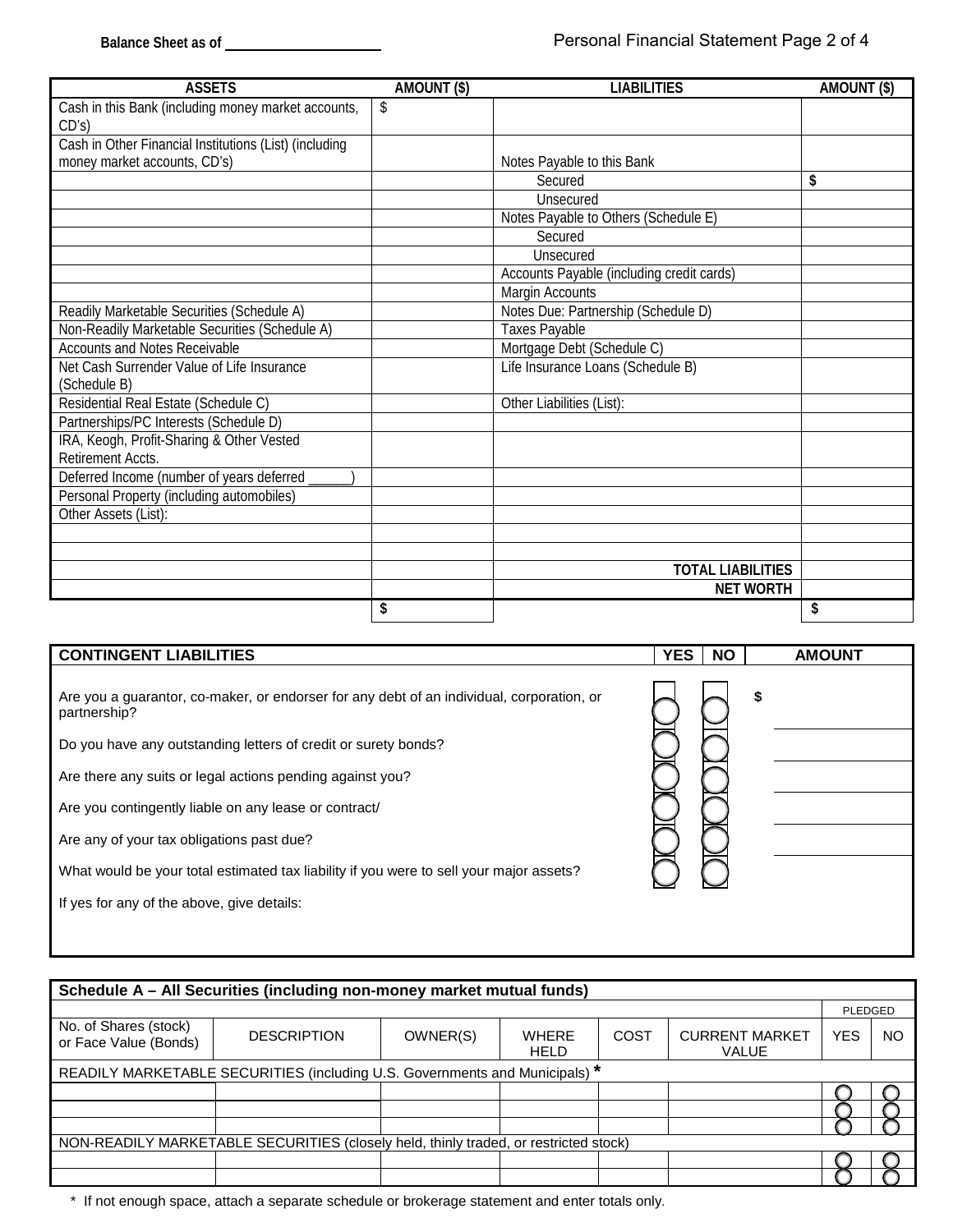| Schedule B – Insurance                                    |                             |                |             |                            |                        |           |
|-----------------------------------------------------------|-----------------------------|----------------|-------------|----------------------------|------------------------|-----------|
| <b>Life Insurance</b> (use additional sheet if necessary) |                             |                |             |                            |                        |           |
| <b>Insurance Company</b>                                  | Face<br>Amount of<br>Policy | Type of Policy | Beneficiary | Cash<br>Surrender<br>Value | <b>Amount Borrower</b> | Ownership |
|                                                           |                             |                |             |                            |                        |           |
|                                                           |                             |                |             |                            |                        |           |
|                                                           |                             |                |             |                            |                        |           |

| <b>Disability Insurance</b>      | <b>Applicant</b> | <b>Co-Applicant</b> |
|----------------------------------|------------------|---------------------|
| Monthly Distribution if Disabled |                  |                     |
| Numbers of Years Covered         |                  |                     |

| Schedule C- Personal Residence & Real Estate Investments, Mortgage Debt (majority ownership only) |                    |                         |       |                        |                                          |                         |                                 |                                  |        |
|---------------------------------------------------------------------------------------------------|--------------------|-------------------------|-------|------------------------|------------------------------------------|-------------------------|---------------------------------|----------------------------------|--------|
| <b>Personal Residence</b><br><b>Property Address</b>                                              | <b>Legal Owner</b> | <b>Purchase</b><br>Year | Price | <b>Market</b><br>Value | <b>Present</b><br>Loan<br><b>Balance</b> | <b>Interest</b><br>Rate | Loan<br><b>Maturity</b><br>Date | <b>Monthly</b><br>Payment        | Lender |
|                                                                                                   |                    |                         |       |                        |                                          |                         |                                 |                                  |        |
|                                                                                                   |                    |                         |       |                        |                                          |                         |                                 |                                  |        |
|                                                                                                   |                    |                         |       |                        |                                          |                         |                                 |                                  |        |
|                                                                                                   |                    |                         |       |                        |                                          |                         |                                 |                                  |        |
| <b>Investment</b><br><b>Property Address</b>                                                      | <b>Legal Owner</b> | <b>Purchase</b><br>Year | Price | <b>Market</b><br>Value | <b>Present</b><br>Loan<br><b>Balance</b> | Interest<br>Rate        | Loan<br><b>Maturity</b><br>Date | <b>Monthly</b><br><b>Payment</b> | Lender |
|                                                                                                   |                    |                         |       |                        |                                          |                         |                                 |                                  |        |
|                                                                                                   |                    |                         |       |                        |                                          |                         |                                 |                                  |        |
|                                                                                                   |                    |                         |       |                        |                                          |                         |                                 |                                  |        |
|                                                                                                   |                    |                         |       |                        |                                          |                         |                                 |                                  |        |

| Schedule D-Partnerships (less than majority ownership for real estate partnerships)* |                                         |      |                  |                                |                                                            |                                             |
|--------------------------------------------------------------------------------------|-----------------------------------------|------|------------------|--------------------------------|------------------------------------------------------------|---------------------------------------------|
| <b>Type of Investment</b>                                                            | Date of<br><b>Initial</b><br>Investment | Cost | Percent<br>Owned | Current<br><b>Market Value</b> | <b>Balance Due on</b><br>Partnerships:<br>Notes, Cash Call | <b>Final</b><br><b>Contribution</b><br>Date |
| Business/Professional (indicate name):                                               |                                         |      |                  |                                |                                                            |                                             |
|                                                                                      |                                         |      |                  |                                |                                                            |                                             |
|                                                                                      |                                         |      |                  |                                |                                                            |                                             |
| Investments (Including Tax Shelters)                                                 |                                         |      |                  |                                |                                                            |                                             |
|                                                                                      |                                         |      |                  |                                |                                                            |                                             |
|                                                                                      |                                         |      |                  |                                |                                                            |                                             |
|                                                                                      |                                         |      |                  |                                |                                                            |                                             |
|                                                                                      |                                         |      |                  |                                |                                                            |                                             |

\* Note: For investments that represent a material portion of your total assets, please include the relevant financial statements or tax returns, or in the case of partnership investments or S-corporations, schedule K-1s.

| <b>Schedule E - Notes Payable</b> |                         |                       |                |         |                   |                         |                 |                                 |
|-----------------------------------|-------------------------|-----------------------|----------------|---------|-------------------|-------------------------|-----------------|---------------------------------|
| Due to                            | <b>Type of Facility</b> | <b>Amount of Line</b> | <b>Secured</b> |         | <b>Collateral</b> | <b>Interest</b><br>Rate | <b>Maturity</b> | <b>Unpaid</b><br><b>Balance</b> |
|                                   |                         |                       | <b>Yes</b>     | No      |                   |                         |                 |                                 |
|                                   |                         |                       | O              | $\circ$ |                   |                         |                 |                                 |
|                                   |                         |                       | O              | $\circ$ |                   |                         |                 |                                 |
|                                   |                         |                       | O              | O       |                   |                         |                 |                                 |
|                                   |                         |                       | o              | $\circ$ |                   |                         |                 |                                 |